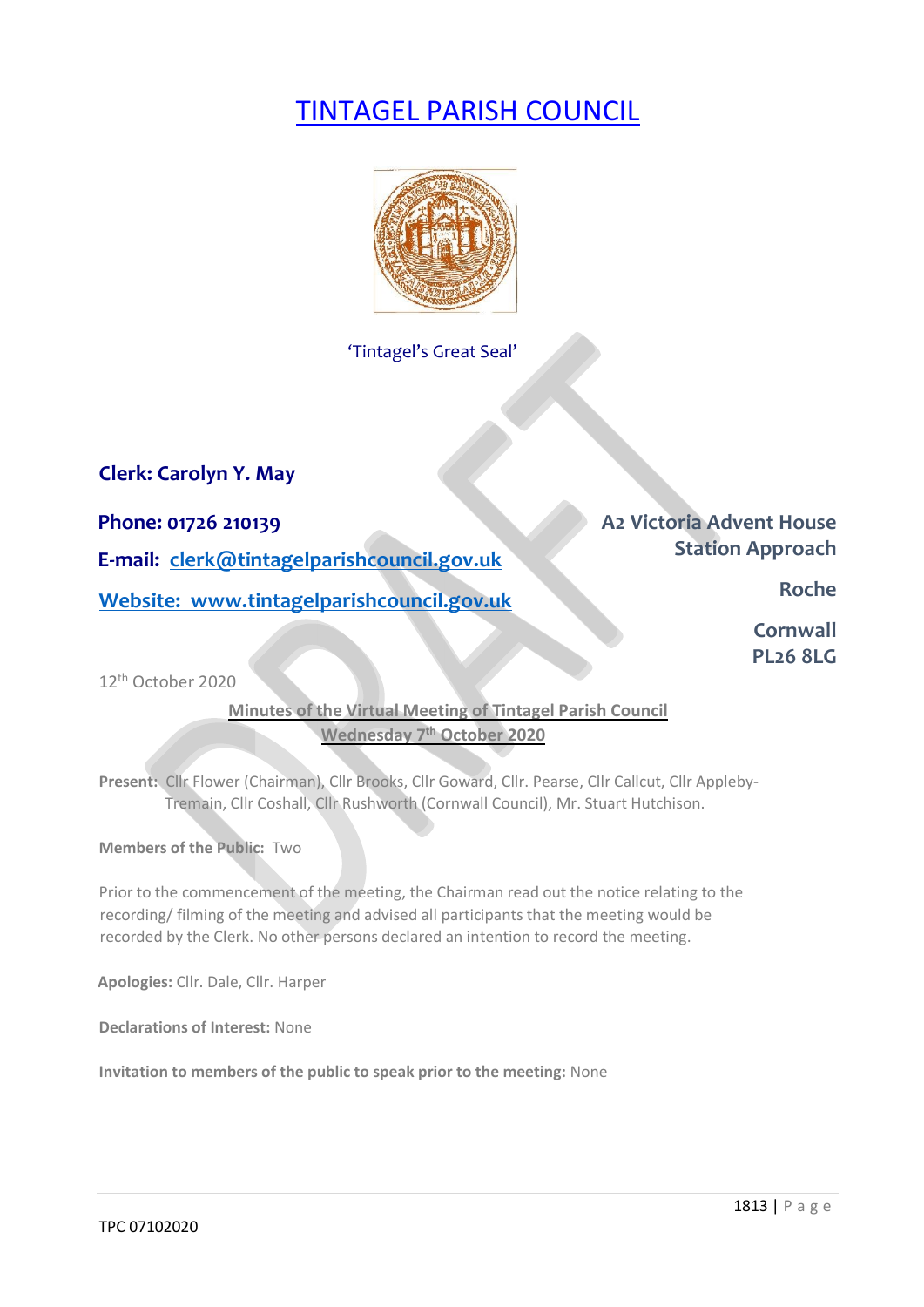#### **AGENDA**

#### **MINUTES**

#### **Minute 41 – 2020/21**

The Minutes from the Parish Council Meeting, held on the 2<sup>nd</sup> September 2020 were considered by Members, on a page by page basis. No issues were raised in relation to the same.

It was **proposed** by Cllr. Brooks **seconded** by Cllr. Goward and RESOLVED that the minutes be signed as a true record of the meeting. Six in favour. One abstention. **Carried**.

#### **CORNWALL COUNCIL REPRESENTATIVE**

The Chairman welcomed Cllr. Stephen Rushworth (Cornwall Councillor) to the meeting and thanked him for agreeing to attend. Cllr Rushworth advised the meeting that he was attending in the place of Cllr Carol Mold (Cornwall Council) – who had been appointed, by Cllr Linda Taylor (Leader of the Conservatives at Cornwall Council) to represent the Parish Council. Unfortunately, Cllr Mold could not attend the extant meeting but would do so in the future.

#### **ST NECTANS GLEN**

The Meeting received a short presentation from Mr Stuart Hutchison, Legal Representative for St Nectans Glen.

#### **Downgrading of BOAT – Magistrates Court Application**

Mr Hutchison commenced his address by advising the Members that there were two separate and distinct matters, which he was requesting that the Council, as a body, might consider. The first matter, and the most pressing at present, was that relating to the re-classification of part of the Byway open to all traffic (BOAT), Genver Lane, Trethevy.

Mr Hutchison explained that the BOAT is formed in three parts. The smallest section is that which leads into St Nectans Glen itself. An application was submitted to Cornwall Council in 2010, requesting that the third section be downgraded to a footpath. It is unlikely that the said application would be addressed by Cornwall Council until 2025. Consequently, it was felt that an application should be made to the Magistrate's Court, in order to expedite the matter of downgrading the third section of the BOAT to a footpath and having Cornwall Council amend its records.

Mr Hutchison explained that the purpose of the application was, essentially, to address an unsatisfactory situation whereby, the owners/ employees of St Nectans Glen Ltd, can by virtue of the existence of the BOAT, be served with a parking ticket for parking business owned vehicles on its own land – for obstructing the BOAT, which nobody else is entitled to use because the land is owned by the company.

Members discussed the matter and anecdotal evidence, provided by the Chairman, tended to highlight the point that the third section of the BOAT had, potentially, been erroneously included in the decision to designate the whole lane as a BOAT (circa 1947). Members were of the opinion that it would be advantageous for the matter to be settled in early course.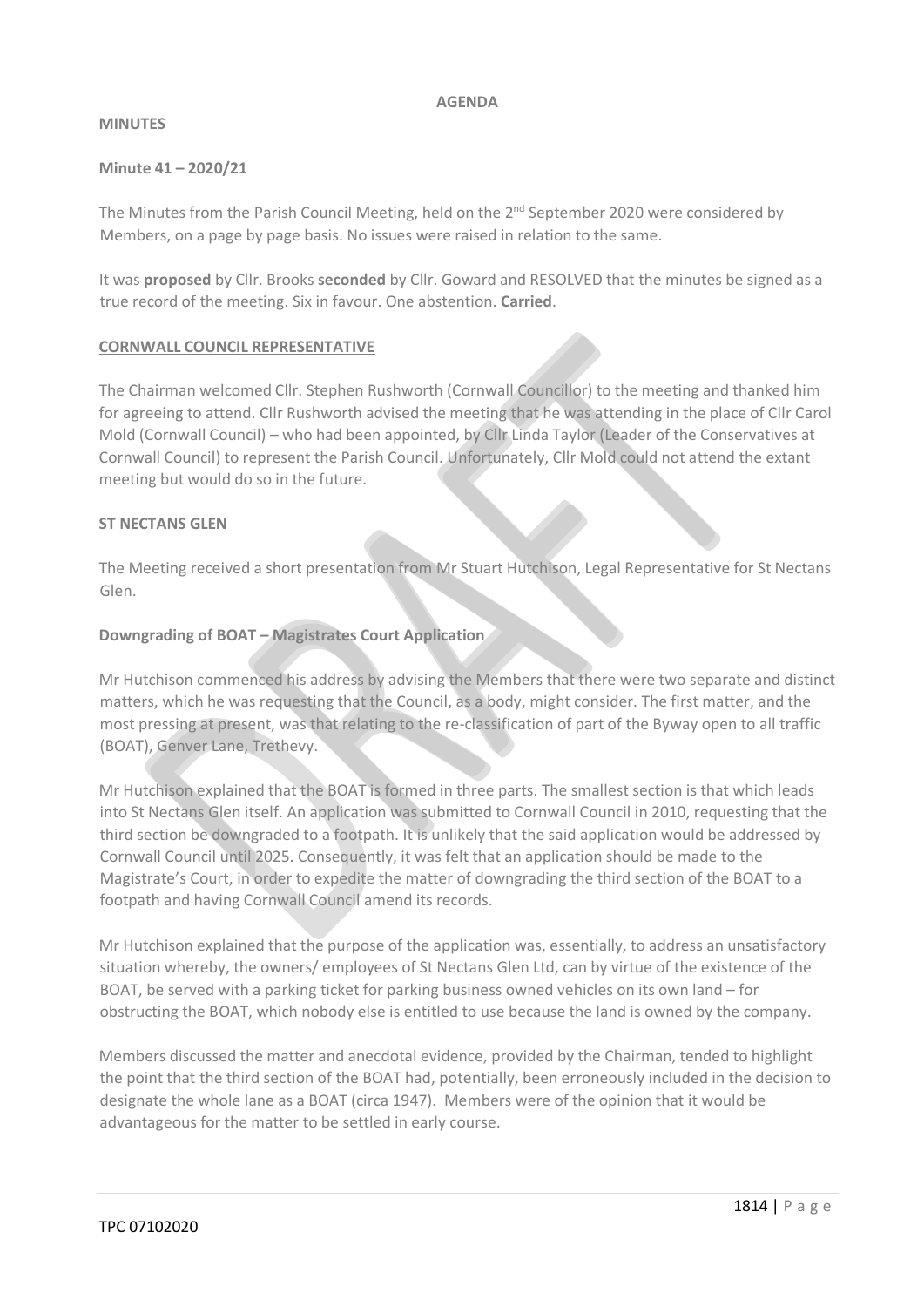Cllr Appleby-Tremain raised the issue of parking at the entrance to the St Nectans Glen site and suggested that Mr Hutchison should be provided with all copy correspondence received by the Clerk. The Clerk advised that this could be provided if the authors consent to the disclosure. Mr Hutchison stated that he had been in discussions with Oliver Jones and had made a Freedom of Information request for all correspondence.

#### **Minute 42 – 2020/21**

It was **proposed** by Cllr. Goward **seconded** by Cllr. Flower and RESOLVED that the Parish Council does not object to Mr Hutchison making the application, on behalf of St Nectans Glen Ltd, to the local Magistrates Court for the downgrading of the third part of the BOAT to a footpath. All in favour. Unanimous. **Carried**.

#### **Repairs to Genver Lane – Section 58 Highways Act 1980 - Obligation to Repair**

The second matter to which the attention of the Parish Council was drawn relates to the condition of Genver Lane itself. Mr Hutchison has endeavoured to address the matter with Cornwall Council, which has responsibility for the maintenance of the lane – but which has failed to carry out proper maintenance for a lengthy period of time.

It is the opinion of Mr Hutchison that the lane requires an immediate assessment and repair. This is not a view shared by Cornwall Council Highways Department.

It was **agreed** that the open letter, addressed by St Nectans Glen Ltd, to local residents (relating to the condition of the lane) should be posted on the Parish Council website, in a quasi-consultation fashion. This would enable Parishioners to voice their views in respect of the proposals contained therein. Thereafter, Mr Hutchison intends to instruct a suitably qualified engineer to produce a report as to the condition of the surface of the lane. Mr Hutchison will then be guided by the content of the report, in relation to on-going action.

Unlike the application referred to in Minute 42 (ibid), this is perceived to require a longer-term discussion with Cornwall Council.

#### **PLANNING MATTERS**

#### **Minute 43 – 2020/21**

| <b>Reference</b>                    | PA20/06792                                                                                                                                                                 |  |  |  |
|-------------------------------------|----------------------------------------------------------------------------------------------------------------------------------------------------------------------------|--|--|--|
| <b>Alternative Reference</b>        | N/A                                                                                                                                                                        |  |  |  |
| <b>Application Validated</b>        | Wed 09 Sep 2020                                                                                                                                                            |  |  |  |
| <b>Address</b>                      | Jill Pool Bossiney Tintagel Cornwall PL34 0AY                                                                                                                              |  |  |  |
| Proposal                            | Proposed demolition of existing low-grade garage and replacement with<br>new garage with a gym/study over.                                                                 |  |  |  |
| <b>Parish Council Determination</b> | It was proposed by Cllr Goward, seconded by Cllr Brooks and RESOLVED<br>that the Parish Council would not object to the application. All in favour.<br>Unanimous. Carried. |  |  |  |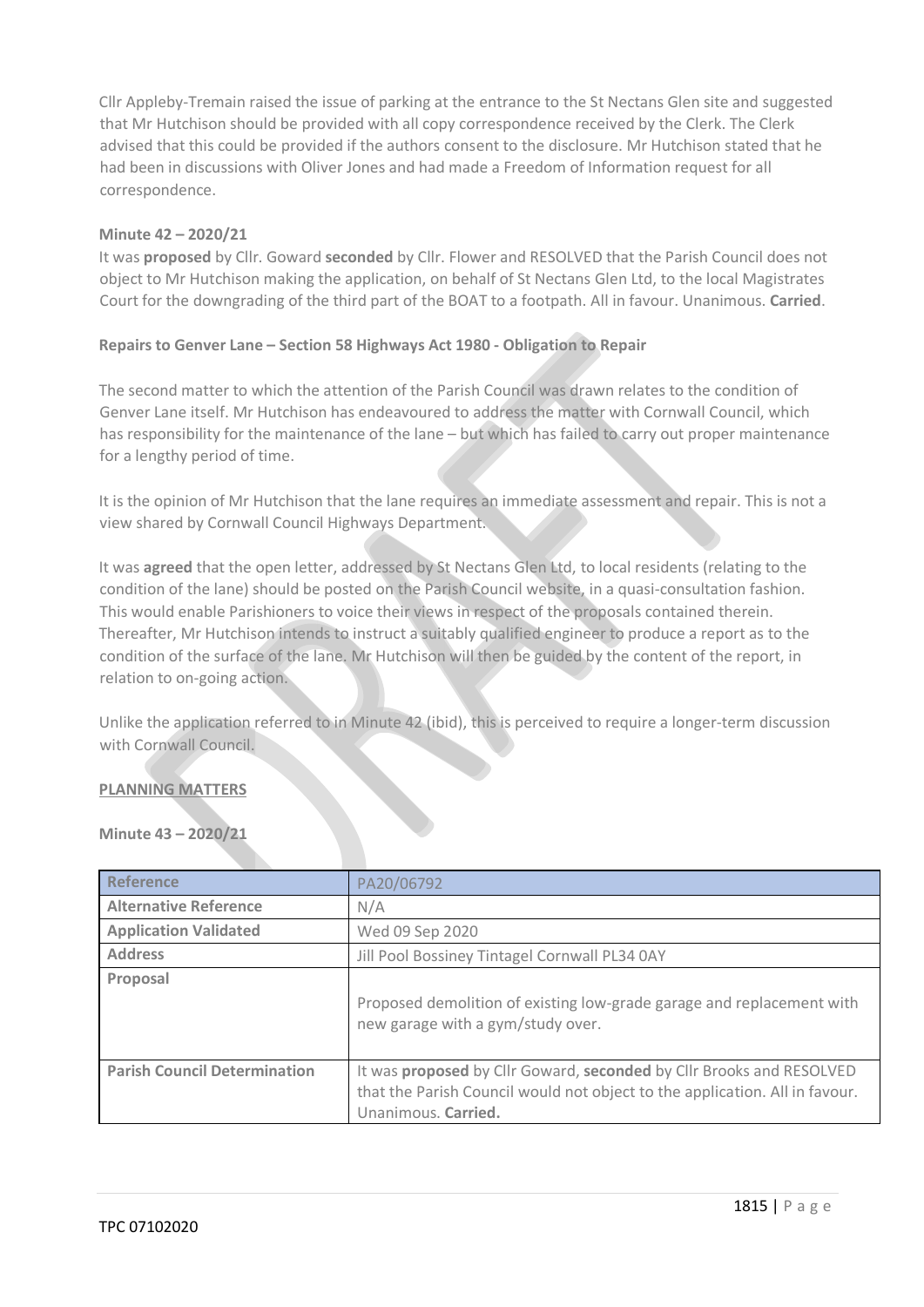#### **Minute 44 – 2020/21**

| Reference                           | PA20/02088/PREAPP                                                                                                                                                          |  |  |  |
|-------------------------------------|----------------------------------------------------------------------------------------------------------------------------------------------------------------------------|--|--|--|
| <b>Alternative Reference</b>        | n/a                                                                                                                                                                        |  |  |  |
| <b>Application Validated</b>        | Fri 18 Sep 2020                                                                                                                                                            |  |  |  |
| <b>Address</b>                      | The Old Vicarage Hill Tintagel Cornwall PL34 ODJ                                                                                                                           |  |  |  |
| Proposal                            | Pre-application advice to convert and extend redundant barn into small<br>residential property.                                                                            |  |  |  |
| <b>Parish Council Determination</b> | It was proposed by Cllr Goward, seconded by Cllr Brooks and RESOLVED<br>that the Parish Council would not object to the application. All in favour.<br>Unanimous. Carried. |  |  |  |

#### **PLANNING DECISIONS – Noted**

Cllr Goward raised the issue of the approval PA20/05949 – approval of the installation of an ATM machine. It was felt by Members that there is no way in which two people can walk side by side at the location if somebody is using the cash machine. Cllr Goward is willing to address the Planning Committee, to object on behalf of the Parish Council, should the decision be taken to a meeting.

It was **agreed** that the Clerk would correspond with the Planning Officer in relation to this matter.

#### **ACCOUNTS PAYABLE**

**Accounts Payable – Appendix D (as published) plus additional Invoices, received after the publication of the Agenda.**

#### **Minute 45– 2020/21**

Members considered the schedule of payments to be made. It was proposed by Cllr Flower, seconded by Cllr Brooks and RESOLVED that the schedule of accounts, at Appendix D, plus additional invoices, would be accepted. Unanimous. **Carried.**

#### **SEPTEMBER 2020 PAYMENTS (for approval)**

#### **PAYMENTS**

| <b>Date</b> | <b>PMT</b> | <b>PAYEE</b>             | <b>AMT (Net)</b> | <b>VAT</b> | <b>Total</b> |
|-------------|------------|--------------------------|------------------|------------|--------------|
| 1102020     | <b>DD</b>  | <b>Bank Charges</b>      | 5.00             | 0.00       | 5.00         |
| 1102020     | <b>DD</b>  | Cornwall Council (Rates) | 1150.00          | 0.00       | 1150.00      |
| 1102020     | <b>DD</b>  | <b>BT</b>                | 60.73            | 12.14      | 72.87        |
| 1102020     | <b>DD</b>  | Google Ireland           | 4.14             | 0.00       | 4.14         |
| 1102020     | <b>DD</b>  | Google Ireland           | 4.14             | 0.00       | 4.14         |
| 1102020     | <b>DD</b>  | Corona Energy            | 66.32            | 0.00       | 66.32        |
| 1102020     | <b>DD</b>  | <b>Opus Energy</b>       | 147.02           | 0.00       | 147.02       |
| 1102020     | <b>DD</b>  | Pennon Water             | 97.48            | 0.00       | 97.48        |
| 7102020     | <b>DD</b>  | SeaDog IT                | 25.00            | 0.00       | 25.00        |
| 7102020     | <b>FPO</b> | A.J. Pearce (est)        | 1250.00          | 0.00       | 1250.00      |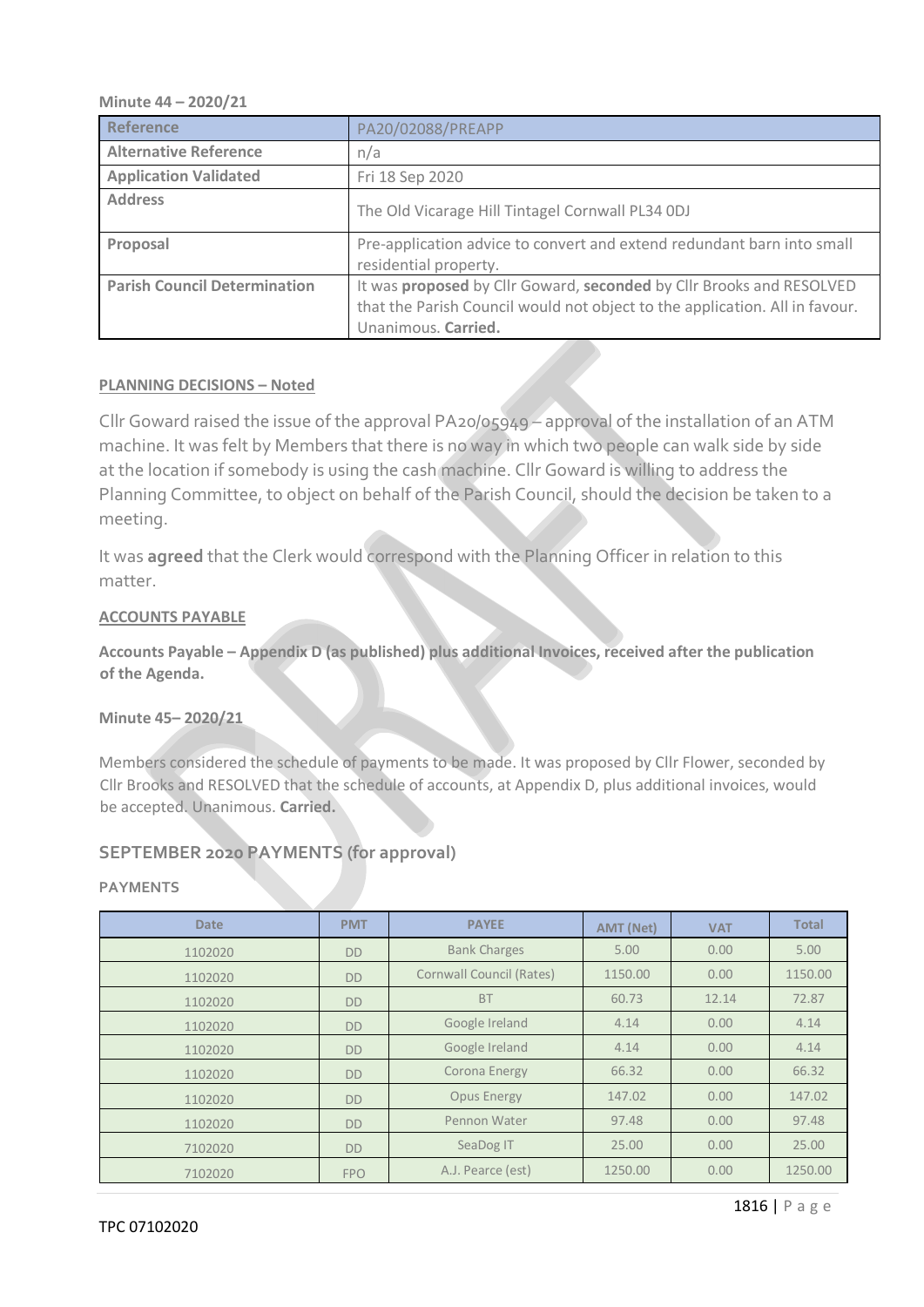| 7102020                                                                    | <b>FPO</b> | R. Barnes                        | 2033.33 | 0.00   | 2033.33  |
|----------------------------------------------------------------------------|------------|----------------------------------|---------|--------|----------|
| 7102020                                                                    | <b>FPO</b> | Llawnroc                         | 101.94  | 20.39  | 122.33   |
| 7102020                                                                    | <b>FPO</b> | Viking                           | 129.96  | 25.99  | 155.95   |
| 7102020                                                                    | <b>FPO</b> | SeaDog IT                        | 25.00   | 0.00   | 25.00    |
| 7102020                                                                    | <b>FPO</b> | <b>Stephens Scown Solicitors</b> | 2547.50 | 509.50 | 3057.00  |
| 7102020                                                                    | <b>FPO</b> | <b>Stephens Scown Solicitors</b> | 945.00  | 189.00 | 1134.00  |
| 7102020                                                                    | <b>FPO</b> | Chubb                            | 90.00   | 18.00  | 108.00   |
| 7102020                                                                    | <b>FPO</b> | Gracie Louise (SOR)- TVC         | 43.00   | 0.00   | 43.00    |
| 7102020                                                                    | <b>FPO</b> | Llawnroc                         | 153.90  | 30.78  | 184.68   |
| 7102020                                                                    | <b>FPO</b> | SW Hygiene                       | 79.75   | 15.95  | 95.70    |
| 7102020                                                                    | <b>FPO</b> | <b>CLLR EXPENSES</b>             | 30.43   | 0.00   | 30.43    |
| 7102020                                                                    | <b>FPO</b> | G. Climo & Son                   | 320.00  | 64.00  | 384.00   |
| 1102020                                                                    | S/O        | <b>FOT</b>                       | 30.00   | 0.00   | 30.00    |
| 1102020                                                                    | S/O        | CAAT                             | 50.00   | 0.00   | 50.00    |
| <b>Total</b>                                                               |            |                                  | 9389.64 | 885.75 | 10275.39 |
| <b>Additional Invoices Received after</b><br>the Publication of the Agenda |            |                                  |         |        |          |
| 7102020                                                                    | <b>FPO</b> | South West Hygiene               | 159.50  | 31.90  | 191.40   |
| 7102020                                                                    | <b>FPO</b> | <b>Callywith Accountants</b>     | 175.00  | 35.00  | 210.00   |
| 7102020                                                                    | <b>FPO</b> | A.J. Pearce                      | 157.61  | 0.00   | 157.61   |
| 7102020                                                                    | <b>FPO</b> | LLawnroc                         | 59.96   | 11.99  | 71.95    |
|                                                                            |            |                                  | 522.07  | 78.89  | 600.96   |
|                                                                            |            |                                  |         |        |          |

#### **RECONCILIATION**

| PC BUS BANK Income SEPT 2020                                       | £62,967.220 |
|--------------------------------------------------------------------|-------------|
| <b>Bank Balance after DD/SO/</b><br><b>Discharged Transactions</b> | £52,724.35  |
| Discharged TPC Transactions (ibid)                                 | 5114.35     |
| <b>Undischarged Transactions at</b><br>01102020                    | 5762.00     |
| <b>Total Transactions</b>                                          | 10,876.35   |
| <b>Reconciled Sum</b>                                              | £46,962.35  |

#### **INCOME**

| <b>Date</b> | Amount   | Source                      |
|-------------|----------|-----------------------------|
| 9092020     | 720.00   | <b>Tintagel Brewery</b>     |
| 3092020     | 918.90   | Lavatories                  |
| 10092020    | 1027.92  | Lavatories                  |
| 16092020    | 54893.06 | Cornwall Council (Precept)  |
| 17092020    | 1334.05  | Lavatories                  |
| 24092020    | 949.85   | Lavatories                  |
| 24092020    | 70.00    | <b>SLCC</b>                 |
| 30092020    | 2216.79  | Hi-Tech/ Nayax (Lavatories) |
| 1102020     | 836.65   | Lavatories                  |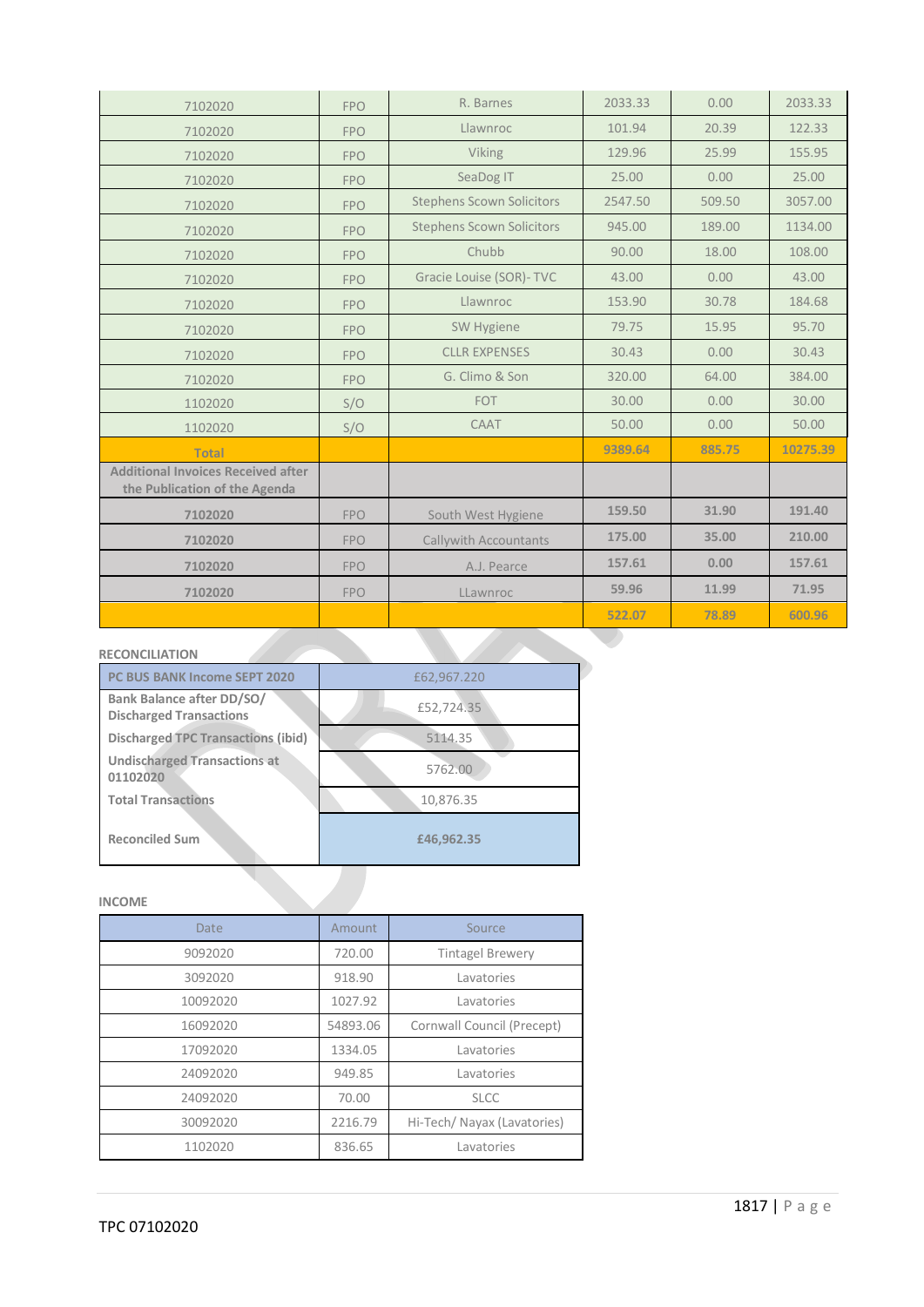Total 62967.22

| <b>Parish Council Reserves</b>     | Total       |  |  |
|------------------------------------|-------------|--|--|
| Savings A/c TIPOL32                | £56,621.97  |  |  |
| <b>National Savings Investment</b> | £4,346.89   |  |  |
| Lloyds Bank Deposit A/c            | £56,210.70  |  |  |
| <b>Total Reserves</b>              | £117,179.56 |  |  |

## **REPORTING/DISSEMINATION OF INFORMATION -**

**Brought forward from the Meeting of 2nd September 2020**

Cllr. Appleby-Tremain raised the matter of the reporting/ dissemination of information and the matter of the appointment of a suitable person to address the matter of dissemination of information for the TCH.

It had been suggested that a part-time administrator should be appointed, for 5 hours per week (across two days) – supplemented with volunteers, to run the TCH office and website, duties to include: to disseminate information, manage social media, produce newsletters, and to manage events. Cllr Appleby-Tremain stated that it was important that this process be started in early course. In order that the opening of the centre could be worked towards.

Cllr Flower voiced his view that we (the Council) were getting ahead of ourselves. Cllr Pearse added that there was still work to be undertaken at the facility, prior to discussing the appointment of an administrator.

Unfortunately, the internet connection was interrupted and Cllr Appleby-Tremain 's link was adversely impacted.

It was suggested by Cllr Brooks that Members should engage in an informal meeting to discuss the matter face to face. Any ideas arising from the same should then be brought back before the next Parish Council meeting in November.

It was **proposed** by Cllr Appleby Tremain and **seconded** by Cllr Coshall, that 5 hours per week should be agreed by Members to employ Lorna Crystal to carry out the administrator's duties. Unfortunately, the internet connection was lost again, and a lawful vote could not be undertaken.

Cllrs Appleby-Tremain and Coshall expressed their frustration at the matter being delayed for a further month. It was therefore suggested that a socially distanced, informal, meeting should be held at the Community Hub in order to discuss the matter. Cllr Brooks stated that he would like to like to see a Business Plan in support of the proposal. He added that he felt deep concern about the impact of a decision to pay a person to undertake the role. Cllr Brooks alluded to Parishioners who did not seem keen to help the community, and their recent conduct towards decisions made. Cllr Coshall stated that the group referred to comprise a very small minority of Parishioners and that the majority of those spoken with about the proposed Community Hub were extremely enthusiastic. She added that the TCH is an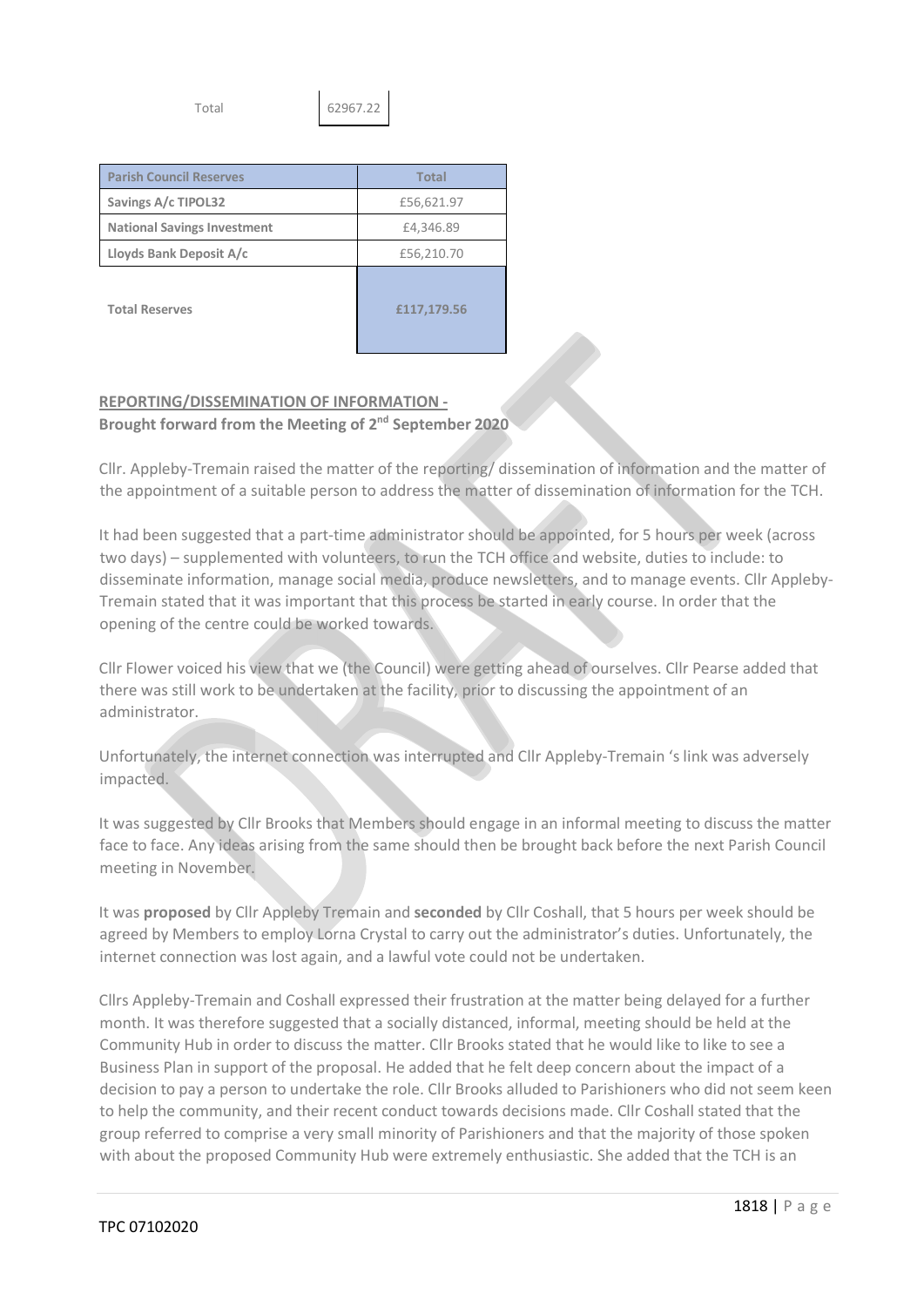amenity for every age group, and that it is a lovely thing to do for the Parish, and that perhaps the Parish Council should just progress the matter.

The Clerk requested to know how much the proposed administrator was expecting to be paid per hour. Cllr Appleby-Tremain stated that she did not believe that the sum (p/h) would not run into double figures. The Clerk offered to reduce her contracted hours to cover the costs. She did, however, caution that such a move would impact on her availability for Council matters.

Cllr Brooks questioned the benefit of losing the Clerk for 5 hours, in order to meet the costs of an Administrator. Cllr Appleby-Tremain responded by stating that we cannot afford to lose the opportunity to employ a person who can provide expertise in the areas of advertising and PR.

Cllr Brooks requested that the following be investigated: The Clerk to retain all of her current hours and the Administrator to be brought on board if the funding can be found. The Clerk stated that this was a discussion which should be held in private and that an informal meeting should be held, with the possibility of an Extraordinary Meeting to follow. Alternatively, a decision could be reached, and the matter placed on the next Meeting Agenda.

The Clerk also suggested that Members should meet with Lanivet Parish Council, which had managed the procurement of their Community Centre from inception to completion.

#### **UPDATES**

**Public Lavatories Trevena –** The Clerk gave the following update:

Lavatories Update – as of  $27<sup>th</sup>$  September 2020

From the 2<sup>nd</sup> September until the date of this update, the public lavatories at Trevena Square have generated the sum of £4604 .50 (gross). Allowing for a daily 'break-even' sum of £90, there have been no days where the 'break-even' total has not been achieved.

Calculating the 'break-even' cost to date (£6,210), the facilities have generated a 'profit' of £4,836 (gross), as at the date of this report.

The 'break – even' sum has been calculated by adding the cleaning costs, plus sundries, plus payments to Nayax, plus sanitary container provision. To include an element for damages and drainage problems, it may be prudent to raise the 'break even' sum to £90.00 (erring on the side of caution).

The Chart below gives a pictorial view of income to date, with the green line depicting the daily 'breakeven' cost (£90).

We are still awaiting payment of card generated revenues, from Hi-Tech Washrooms Ltd.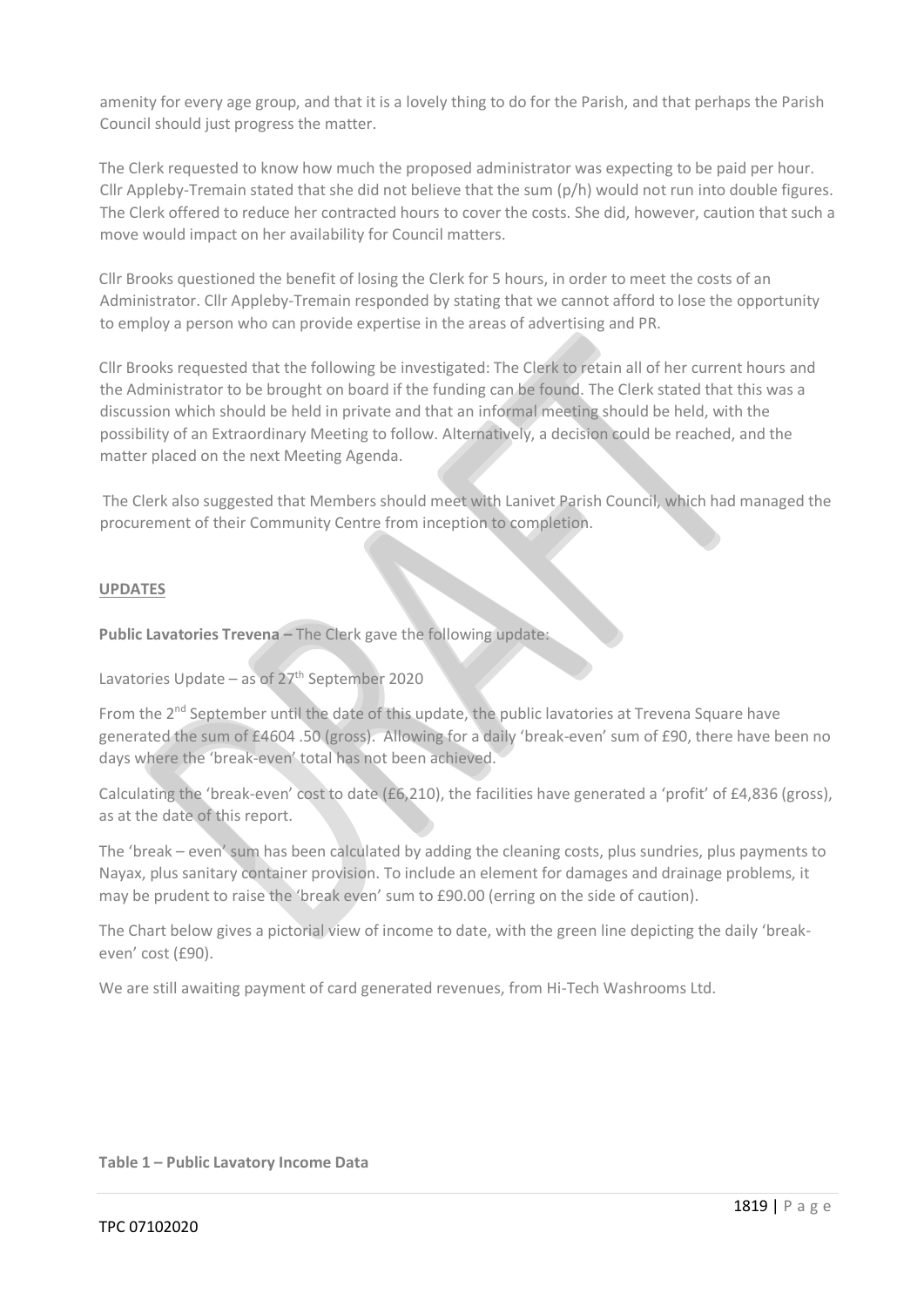| <b>Date</b>         | Income  | <b>Break</b><br><b>Even</b> | Card    | Cash    | <b>Profit/Loss</b> |
|---------------------|---------|-----------------------------|---------|---------|--------------------|
| o <sub>2</sub> -Sep | 187.50  | 90.00                       | 60.00   | 127.50  | 97.50              |
| 03-Sep              | 141.00  | 90.00                       | 52.50   | 88.50   | 51.00              |
| 04-Sep              | 197.00  | 90.00                       | 74.00   | 123.00  | 107.00             |
| o5-Sep              | 192.00  | 90.00                       | 68.00   | 124.00  | 102.00             |
| o6-Sep              | 157.00  | 90.00                       | 61.50   | 95.50   | 67.00              |
| o7-Sep              | 233.00  | 90.00                       | 63.50   | 169.50  | 143.00             |
| o8-Sep              | 220.50  | 90.00                       | 77.00   | 143.50  | 130.50             |
| og-Sep              | 186.50  | 90.00                       | 68.50   | 118.00  | 96.50              |
| 10-Sep              | 241.50  | 90.00                       | 85.50   | 156.00  | 151.50             |
| 11-Sep              | 193.50  | 90.00                       | 46.00   | 147.50  | 103.50             |
| 12-Sep              | 177.00  | 90.00                       | 38.50   | 138.50  | 87.00              |
| 13-Sep              | 140.00  | 90.00                       | 34.50   | 105.50  | 50.00              |
| 14-Sep              | 143.00  | 90.00                       | 35.00   | 108.00  | 53.00              |
| 15-Sep              | 191.00  | 90.00                       | 47.00   | 144.00  | 101.00             |
| 16-Sep              | 266.50  | 90.00                       | 77.00   | 189.50  | 176.50             |
| 17-Sep              | 189.50  | 90.00                       | 64.50   | 125.00  | 99.50              |
| 18-Sep              | 176.50  | 90.00                       | 60.00   | 116.50  | 86.50              |
| 19-Sep              | 195.50  | 90.00                       | 80.00   | 115.50  | 105.50             |
| 20-Sep              | 149.50  | 90.00                       | 57.50   | 92.00   | 59.50              |
| 21-Sep              | 132.5   | 90.00                       | 41.00   | 91.5    | 42.50              |
| 22-Sep              | 144.50  | 90.00                       | 55.50   | 89.00   | 54.50              |
| 23-Sep              | 197.50  | 90.00                       | 58.00   | 139.50  | 107.50             |
| 24-Sep              | 120.00  | 90.00                       | 36.50   | 83.50   | 30.00              |
| 25-Sep              | 121.50  | 90.00                       | 45.00   | 76.50   | 31.50              |
| 26-Sep              | 158.50  | 90.00                       | 57.50   | 101.00  | 68.50              |
| 27-Sep              | 152.00  | 90.00                       | 57.50   | 94.50   | 62.00              |
| <b>Totals</b>       | 4604.50 | 2340.00                     | 1501.50 | 3103.00 | 2264.50            |

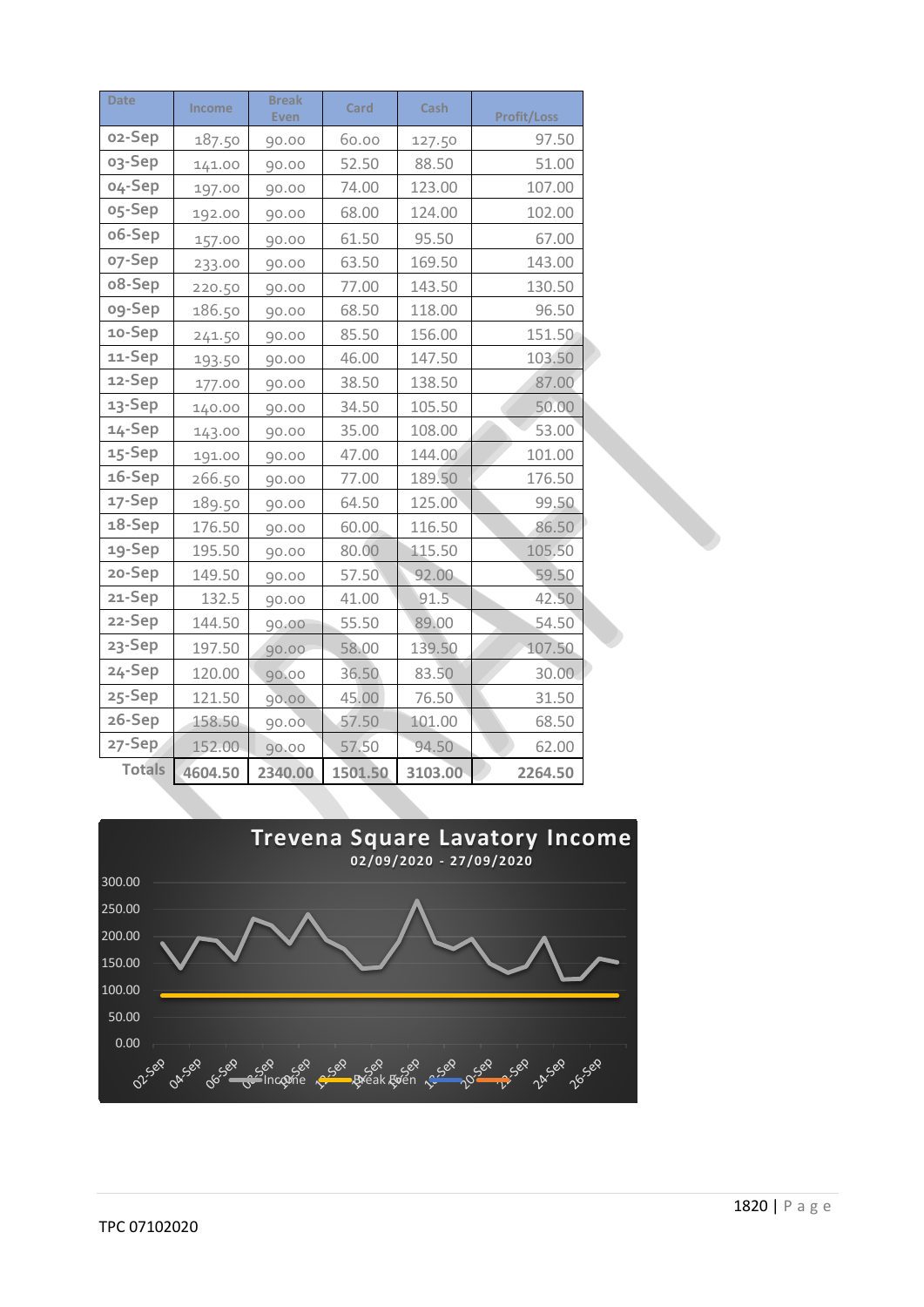

#### **COMMUNITY NETWORK**

Cllr Appleby-Tremain attended the Community Network meeting. Tintagel has now been signed up to the 'Communication Tree'.

Reference was made to the availability of grants.

A meeting is to be held with Tina McGrath later this month to discuss what can be obtained for the community from the panel.

#### **SOCIAL HALL UPDATE**

Cllr. Appleby Tremain reported that the Social Hall roof has now been repaired and is now watertight and the damaged ridge tiles replaced. There was an option of replacing the roof, if replaced with Brazilian tiles. However, it was felt that this would not be in character with the building.

The Trustees are now awaiting quotations for refurbishment of the ladies lavatories.

The Hall is now Covid Secure, having completed risk assessments. A one-way system has been introduced along with signing in, contract tracing system and hand sanitizing and clear instructions with isolation areas.

Some of the regular users will soon be returning, in a limited fashion – following the current guidelines. The groups are mainly focused on health and wellbeing (fit-steps, meditation, bowls, and cookery club).

In the event of another lockdown, the hall will be used as a distribution centre for provision and meals, for anybody in the community who needs it.

Arrangements for the Social Hall AGM will have to be made in early course and advice is being sought in relation to the holding of a public meeting safely. There has only been one committee meeting since lockdown, however, as there are only two post holders and four members, we have managed to communicate and make decisions collectively, with every decision being fully documented.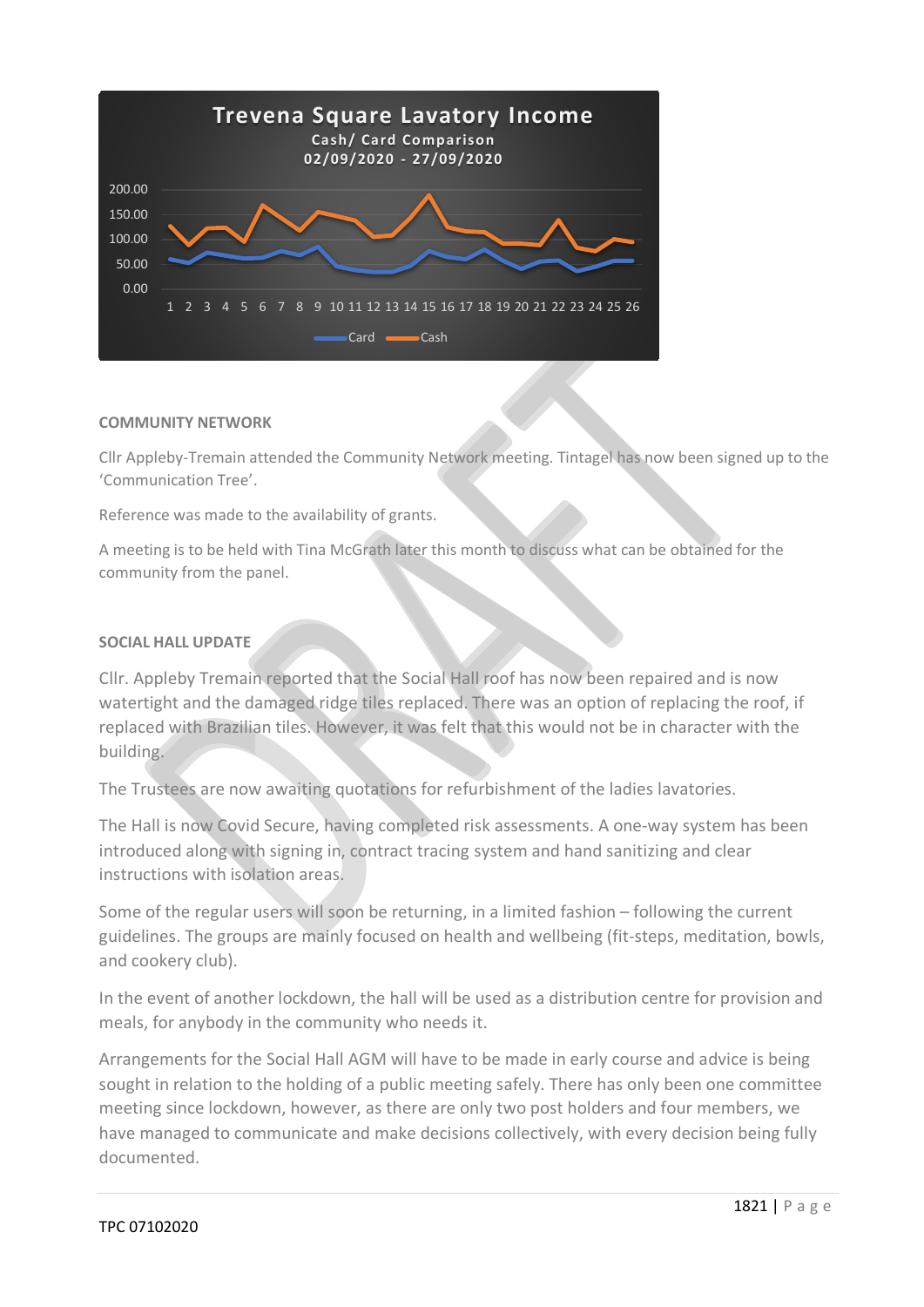Cllr Goward advised the meeting that Mrs. Gledhill had approached him recently, advising that the Social Hall Committee wanted the 'shed' space.

The Clerk stated that the shed was purchased, and used, by the Parish Council and, at present, there is a substantial amount of property in it. There is no other, suitable, place for the items and, indeed, if the Parish Council was to purchase a brush mower, the facility would still be required.

It was also noted that the Parish Council had covered the full cost of the Social Hall insurance for 2020/21. That sum had exceeded £400, part of which was in lieu of ground rent for the shed. At present, it would not be economically viable for the Parish Council to sell he shed and then purchase another. It is believed that the best option for the future would be to obtain an independent assessment for ground rent for the shed, payable to the Social Hall Funds.

#### **DISPOSALS FROM TVC**

The Clerk advised the meeting that the majority of the Sale or Return items have been returned to their appropriate providers. This includes books to Tormark, Gracie Louise Jewellery, Maps to Yellow Publications and smaller amounts of items to local suppliers.

The disposal of purchased items of stock will be addressed once Members have been provided with a suitable opportunity to consider the options set out by a group established to move forward with the Community Hub.

Smaller items, such as pens, pencils, keyrings, mugs etc, will be retained, as a small central information facility is being considered.

Exhibits, which are the property of the Royal Cornwall Museum, were collected on 6<sup>th</sup> October 2020.

I have been contacted by a government department, which is seeking to establish a long-term programme in the Tintagel area. It has been suggested that the programme could be established at the new Community Hub. The organiser of the programme was extremely pleased with the suggestion and a meeting is to be facilitated between the PC and the department head, in order to move the project forward.

There are a number of persons who have indicated a desire to volunteer at the Community Hub. This is encouraging and highlights the fact that the project has support.

The curved units have now been removed from the display area and this has provided a larger space. We were pleased to note that the floor under those units does not require remedial work.

Cllr Appleby-Tremain added that she had been contacted by a representative from Connect Cornwall (action for employment) providing services for people in need of support. Leaflets have been provided and these will be forwarded to the Clerk to be placed on the Parish Council website.